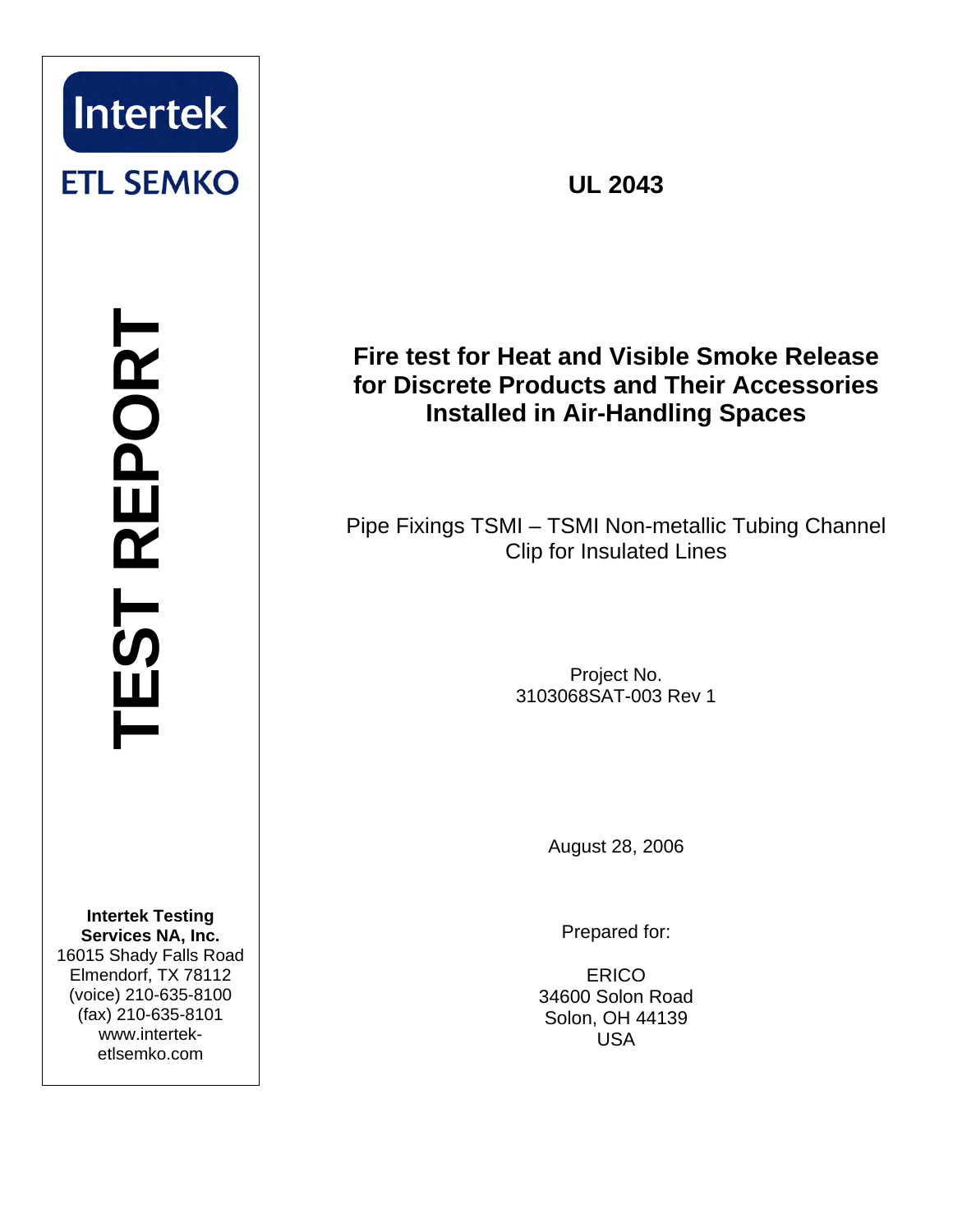#### **ABSTRACT**

A pipe clamp system submitted by ERICO and identified as the "Pipe Fixings TSMI -TSMI Non-metallic Tubing Channel Clip for Insulated Lines", was tested in accordance with the UL 2043, Standard for Fire Test for Heat and Visible Smoke Release for Discrete Products and Their Accessories Installed in Air-Handling Spaces, with the following results:

| <b>ITEM</b>                                        | <b>RESULTS</b> |
|----------------------------------------------------|----------------|
| Peak Heat Release (HRRc)                           | 2.5 kW         |
| <b>Peak Normalized Optical Density</b>             | 0.002          |
| <b>Average Normalized Optical Density (10 min)</b> | 0.0009         |

This report is for the exclusive use of Intertek's Client and is provided pursuant to the agreement between Intertek and its Client. Intertek's responsibility and liability are limited to the terms and conditions of the agreement. Intertek assumes no liability to any party, other than to the Client in accordance with the agreement, for any loss, expense or damage occasioned by the use of this report. Only the Client is authorized to copy or distribute this report and then only in its entirety. Any use of the Intertek name or one of its marks for the sale or advertisement of the tested material, product or service must first be approved in writing by Intertek. The observations and test results in this report are relevant only to the sample tested. This report by itself does not imply that the material, product, or service is or has ever been under an Intertek certification program.

C. Anthony Peñaloza **Flammability Testing Team Leader** 

Reviewed and approved:

Mike E. Luna Sr. Project Engineer

August 28, 2006

August 28, 2006

Intertek Testing Services NA, Inc. 16015 Shady Falls Road, Elmendorf, Texas 78112-9784 210-635-8100 / FAX: 210-635-8101 / 800-966-5253 www.intertek-etlsemko.com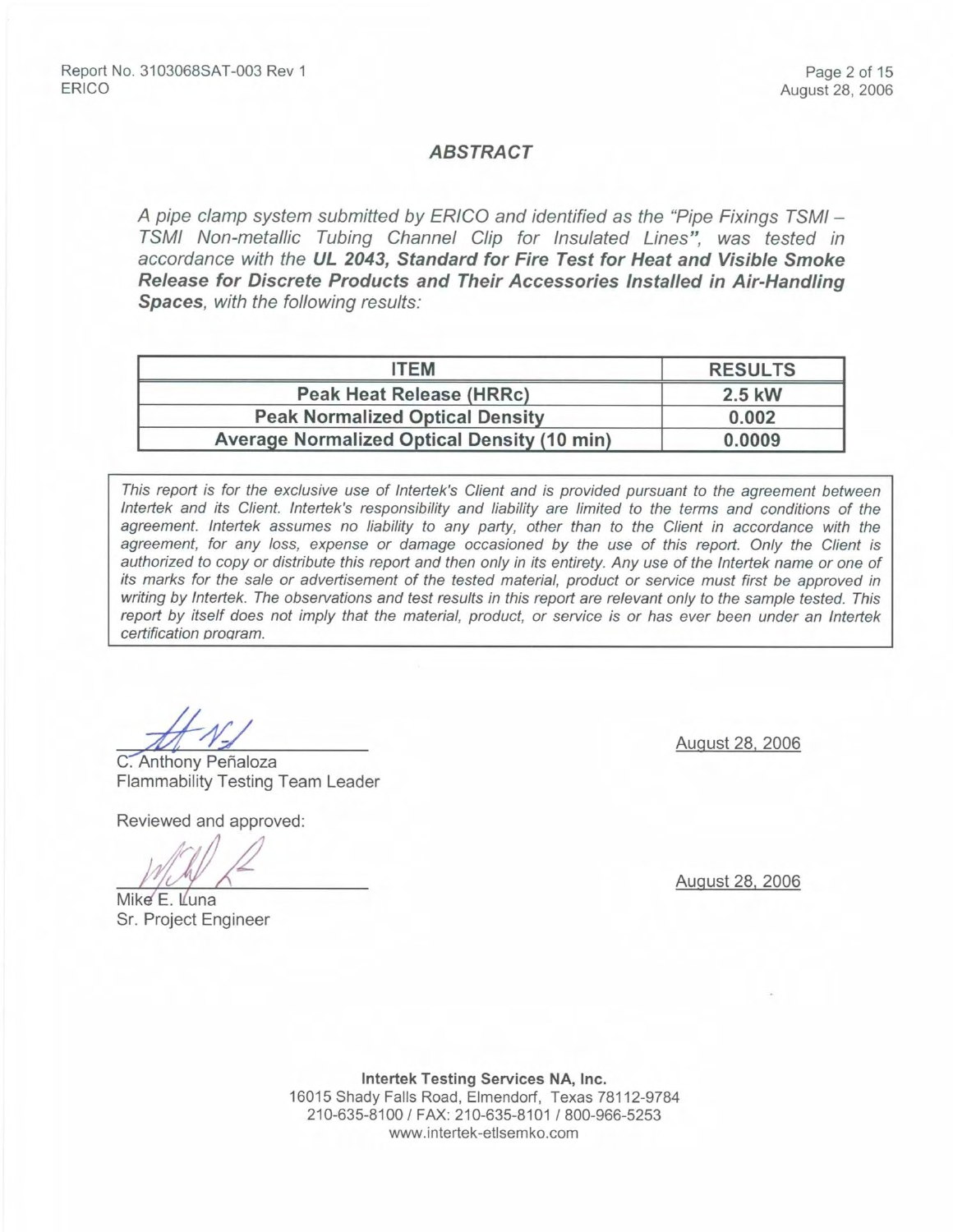### **INTRODUCTION**

This report describes the results of the UL 2043, Standard for Fire Test for Heat and Visible Smoke Release for Discrete Products and Their Accessories Installed in Air-Handling Spaces. This test method is for determining the fire performance response of electrical equipment intended to be installed in air handling spaces, such as above suspended ceilings. These products are subjected to an open flame ignition source and evaluated using a product calorimeter. The purpose of this test is to determine the rate of heat release and the rate of smoke release of the burning product samples as they relate to the requirements for fire-resistant and low-smoke-producing characteristics in accordance with the provisions of the National Electric Code, NFPA 70.

At the client's request, an editorial revision was made to clarify the specific system used during the test.

### **TEST SPECIMEN**

The specimen consisted of a pipe clamp system. The test specimen was described by the client as the **"Pipe Fixings TSMI – TSMI Non-metallic Tubing Channel Clip for Insulated Lines***.***"** The specimen consisted of a molded plastic strut pipe clamp with two mounting clips. The specimen was black in color.

As described in the test procedure below, due to the small specimen size, the units were tested twenty at a time. This borrows from the mounting method prescribed for cable ties in Appendix A of the standard. As installed in the field, the space between units is generally 6 feet or more and thus must be considered an independent device, unlike a cable tie, and it's performance evaluated separately.

### **TEST PROCEDURE**

All instrumentation was zeroed, and calibrated prior to testing. The test specimen, after conditioning to 70°F and 50% R.H., was placed on the specified test frame / enclosure. Per Appendix A of the standard, the samples were mounted to two electrical struts. Each strut consisted of ten samples and were spaced 1  $\frac{1}{2}$ " from each other. The 12" x 12" x 4" propane test burner was centered under the specimen and the test was started. The test specimen is exposed to a direct flame impingement with a heat release rate of 60 kW (92 cubic feet per hour). The test was conducted for 10 minutes at which time the gas burner is shut off.

### **ACCEPTANCE CRITERIA**

- 1. The peak rate of heat release  $(HRR<sub>c</sub>)$  measured during each test shall be 100 kilowatts or less.
- 2. The peak normalized optical density measured during each test shall be 0.50 or less.

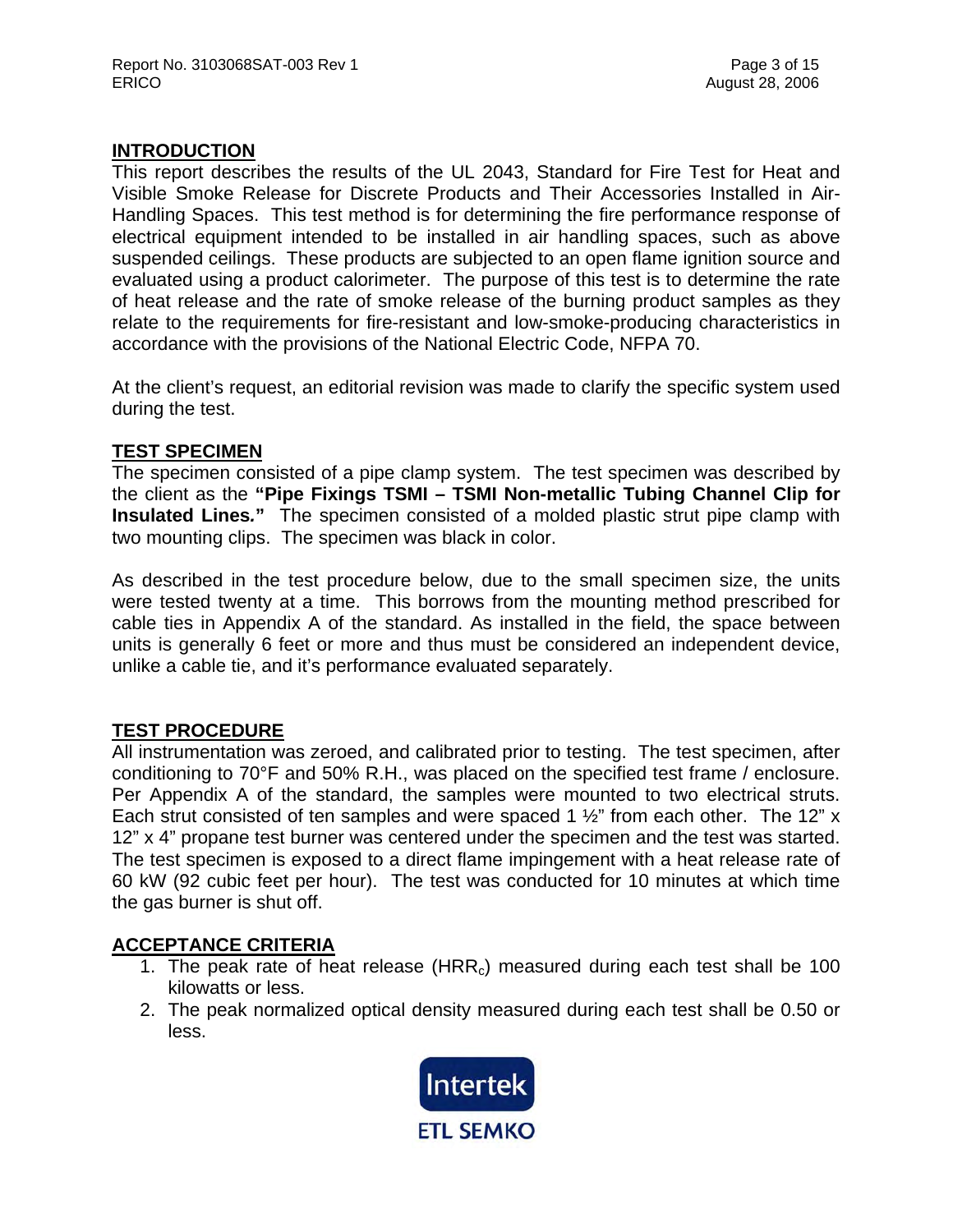3. The average normalized optical density (10 minute test duration) shall be 0.15 or less.

### **TEST RESULTS**

The specimen was placed in the test enclosure and tested at 9:31 am on August 25, 2006. The ambient temperature was 89.6°F, with a relative humidity of 55%. The data recorded includes: Smoke Release Rate (SRR), Heat Release Rate (HRR). The acceptance criteria data was calculated from these values using the formulas in UL 2043 Section 7.

Results presented in the following table and the abstract are the results for twenty specimens divided by 20 to approximate the performance of a single clip. Data presented in the graphs is for all twenty specimens.

The optical density value as calculated by the standard was multiplied by a constant of 3.59 to account for differences in alternate duct dimensions as allowed by the standard in section 3.4.4.

This data may be found in Appendix B. Photos of the sample before and after the test are included as Appendix C.

Observations during the test were recorded. The observations are as follows:

| <b>TIME</b> |                                                                                               |
|-------------|-----------------------------------------------------------------------------------------------|
| (min:sec)   | <b>OBSERVATION</b>                                                                            |
| 0:00        | The 60 kW propane burner was ignited.                                                         |
| 0:46        | The specimen began to melt.                                                                   |
| 2:07        | Ignition of melted material inside the electrical strut.                                      |
| 3:09        | Minimal smoke emitted from the specimen.                                                      |
| 3:20        | Melted material began to fall into the burner.                                                |
| 3:31        | A floor flame began to burn.                                                                  |
| 10:00       | The propane test burner was turned off. Flames on the specimen<br>ceased/ smoldering present. |
| 18:31       | Floor flame ceased.                                                                           |
|             |                                                                                               |
| 22:41       | All smoldering on the specimen ceased/ test terminated.                                       |

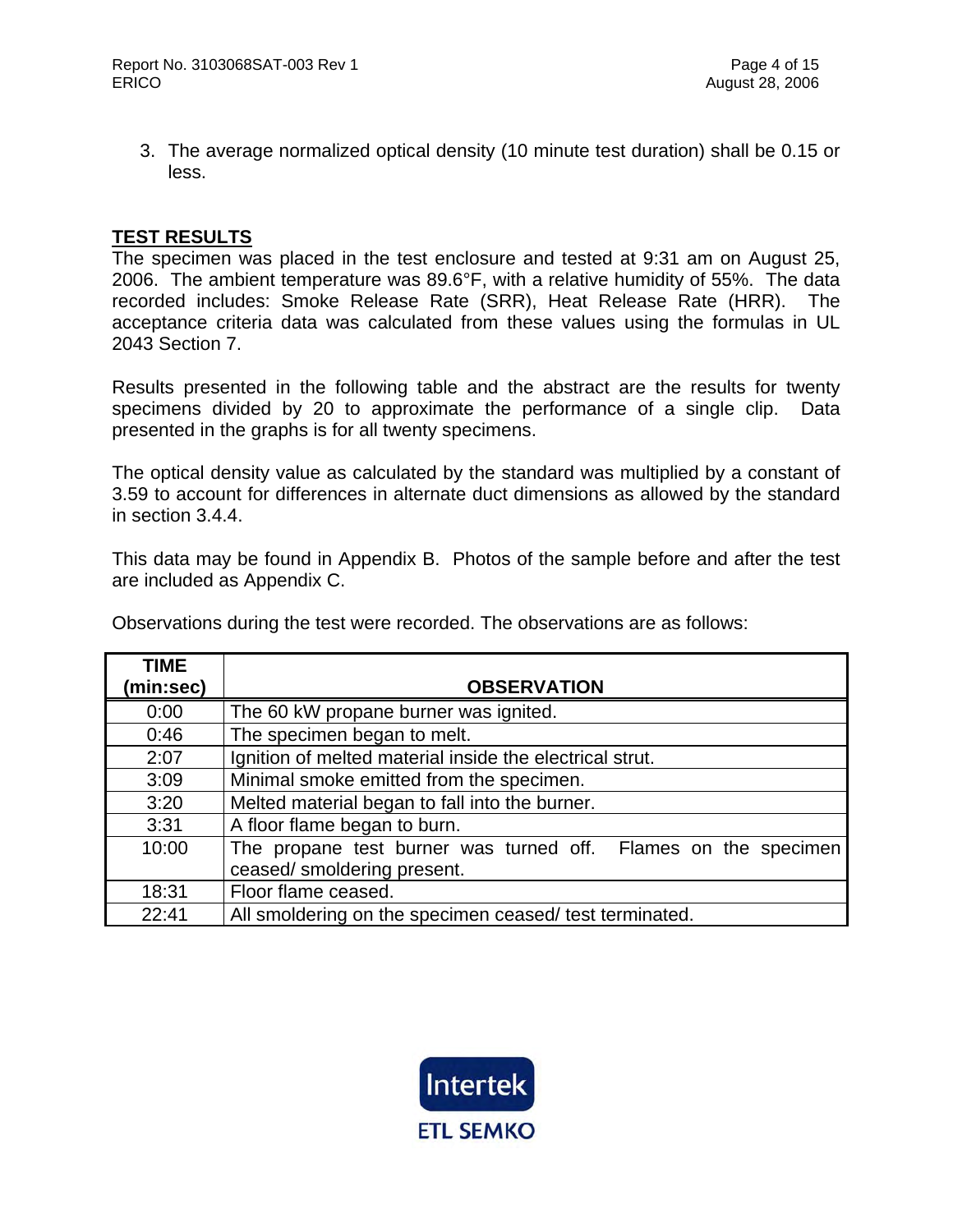| <b>ITEM</b>                                                | <b>RESULTS</b>     |
|------------------------------------------------------------|--------------------|
| Peak rate of heat release (HRRc)                           | 2.55 kW            |
| Peak rate of smoke release                                 | 0.0009 $m^2/s$     |
| Total smoke released for first 10 minutes                  | $0.24 \text{ m}^2$ |
| Peak normalized optical density                            | 0.002              |
| Average normalized optical density for first 10<br>minutes | 0.0009             |

#### **POST-TEST SAMPLE OBSERVATIONS**

After the test, the most of the samples on the first electrical strut were completely melted away. The samples on the second electrical strut were heavily melted.

## **CONCLUSIONS**

The **"Pipe Fixings TSMI – TSMI Non-metallic Tubing Channel Clip for Insulated Lines" PASSED** all of the criteria of stated in section 9 of the UL 2043, Standard for Fire Test for Heat and Visible Smoke Release for Discrete Products and Their Accessories Installed in Air-Handling Spaces.

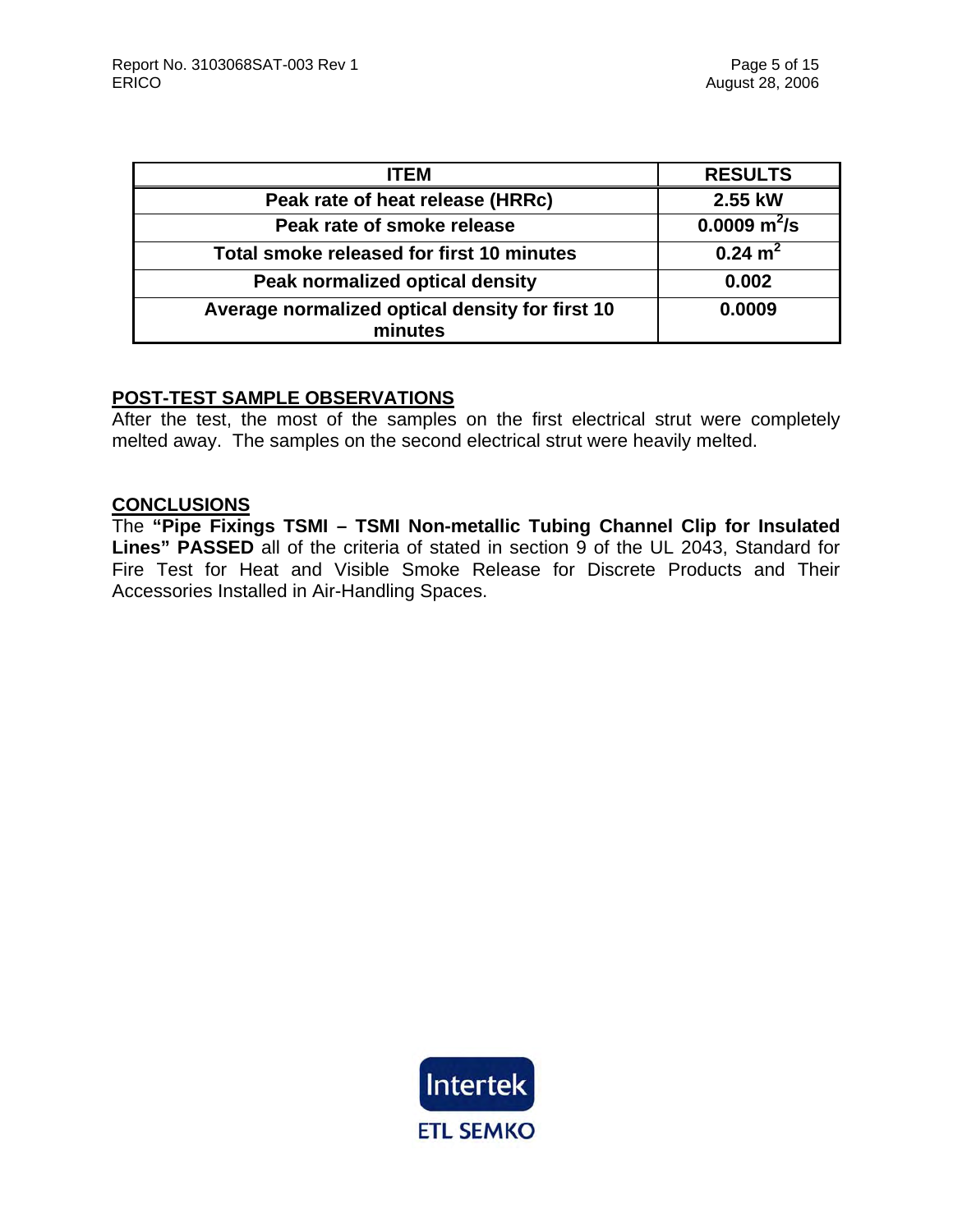# **APPENDIX A**

## **SPECIMEN DESCRIPTION**

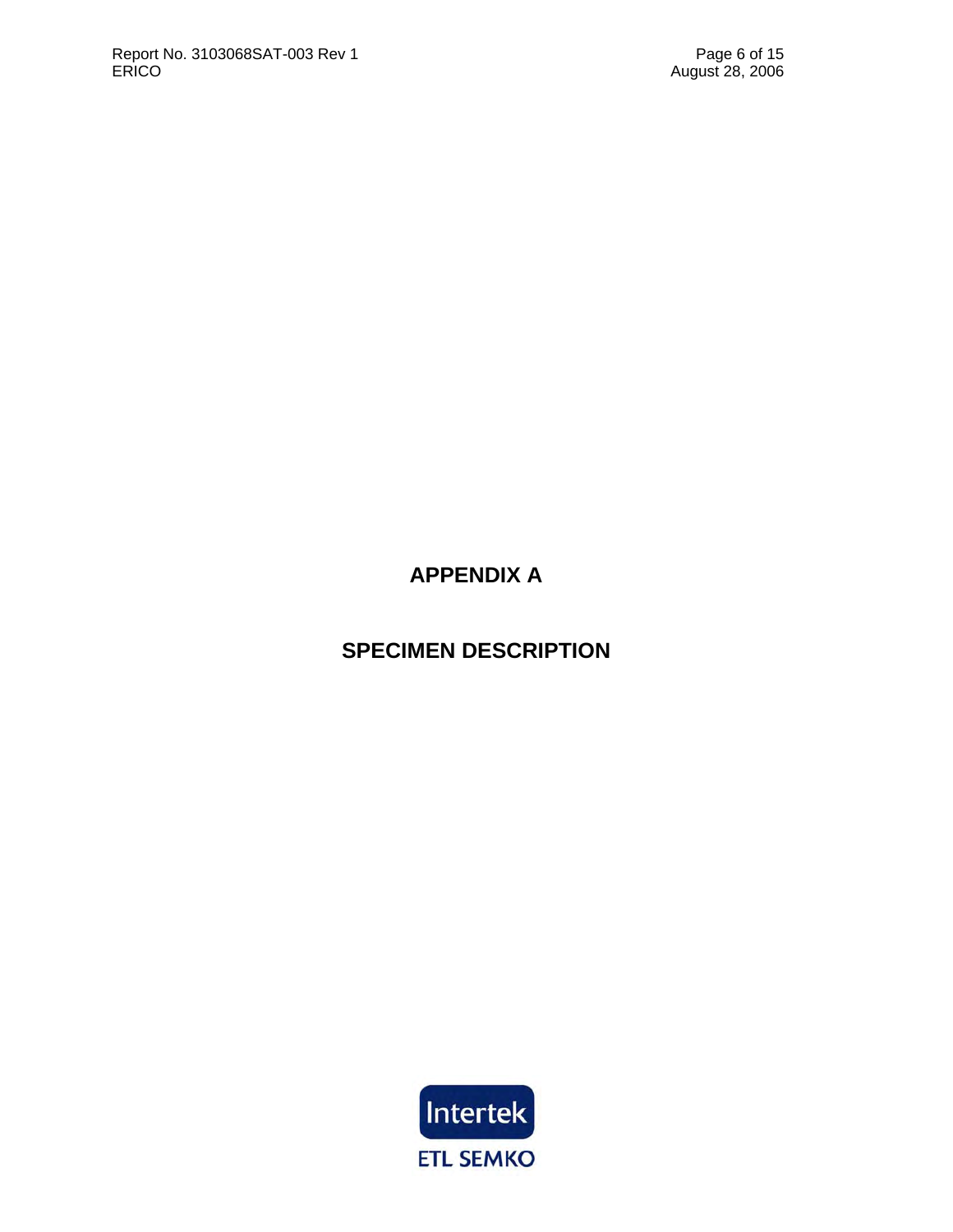This page intentionally left blank.

No Sample Submittal Form was provided by the client.

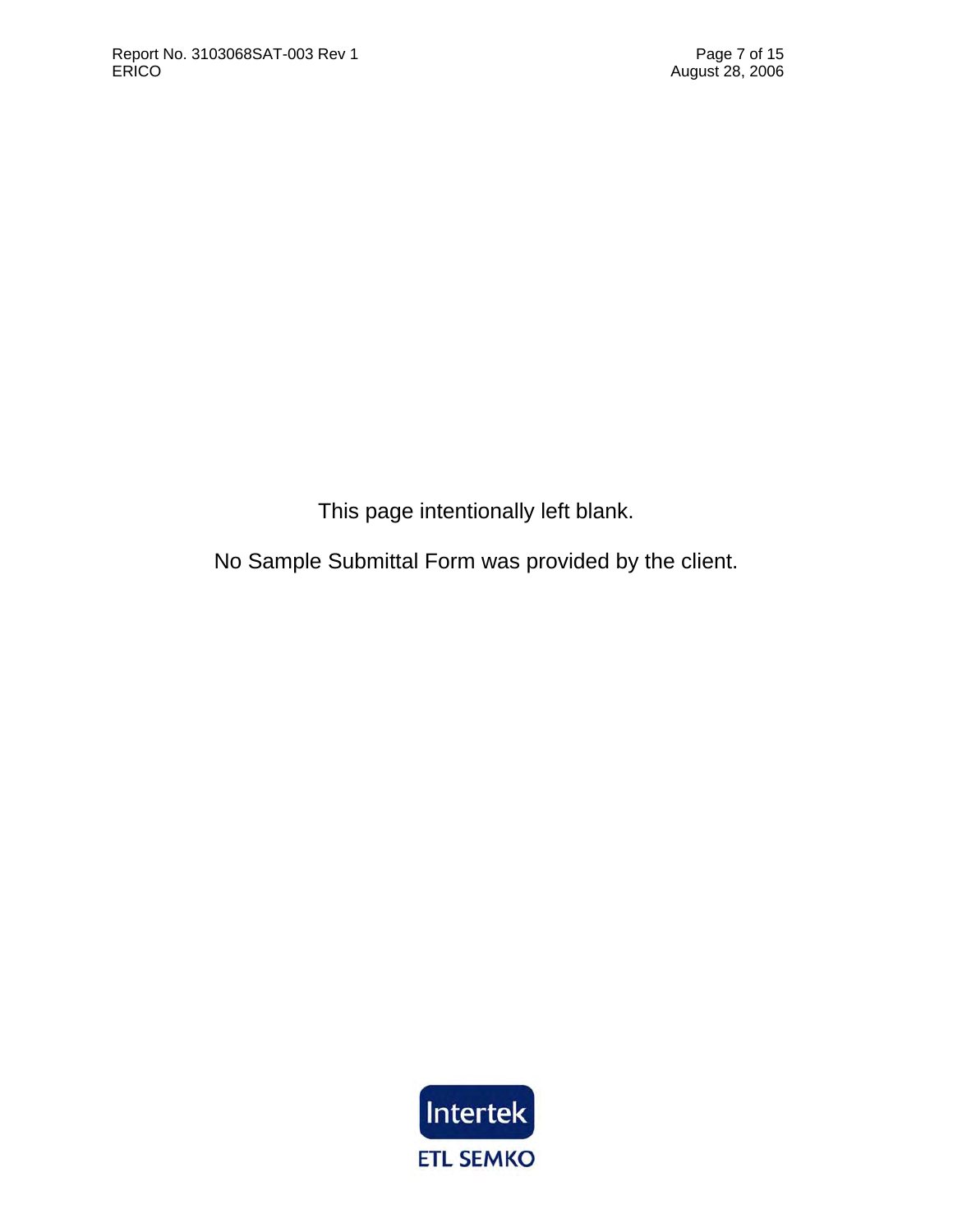**APPENDIX B** 

**TEST DATA**

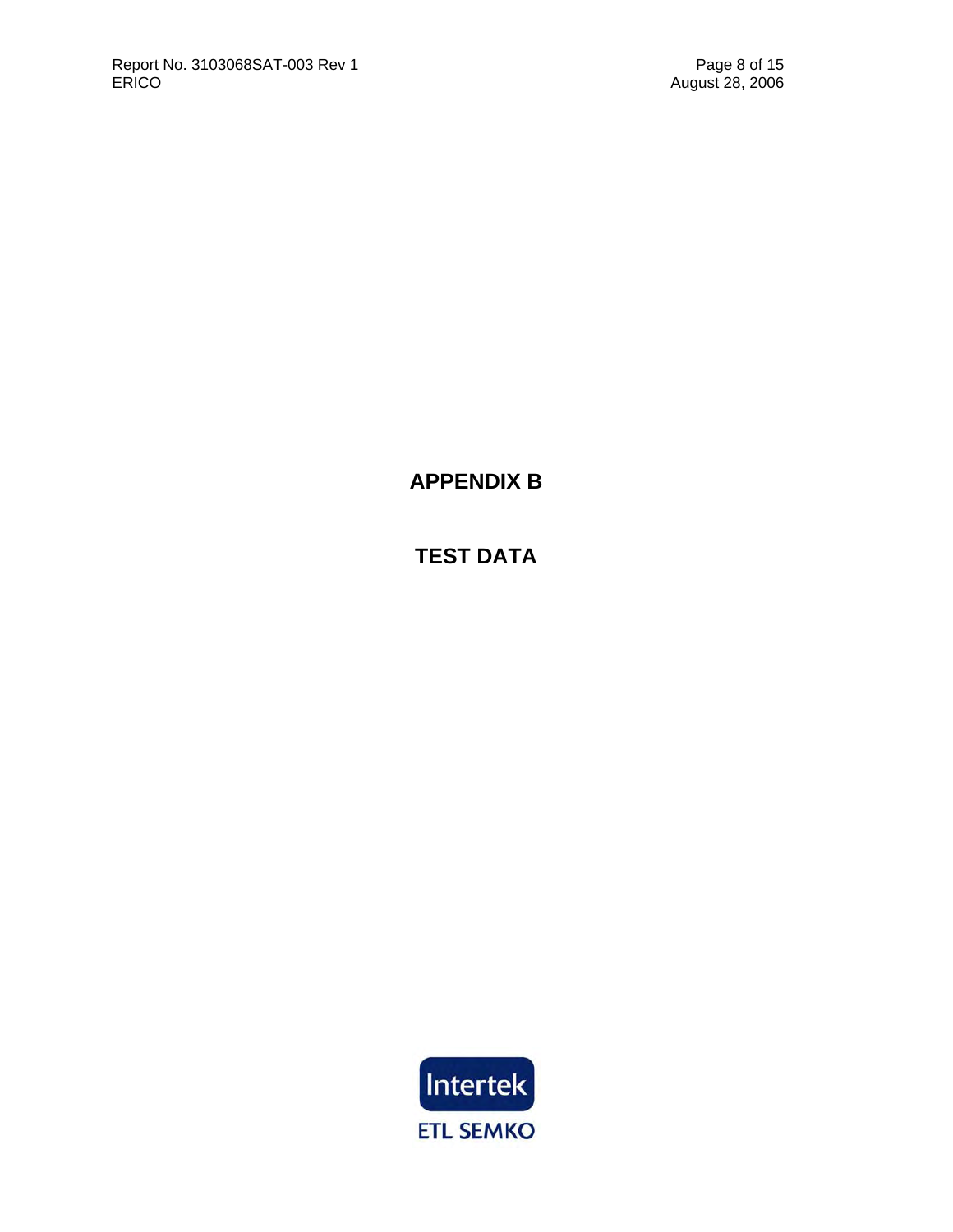



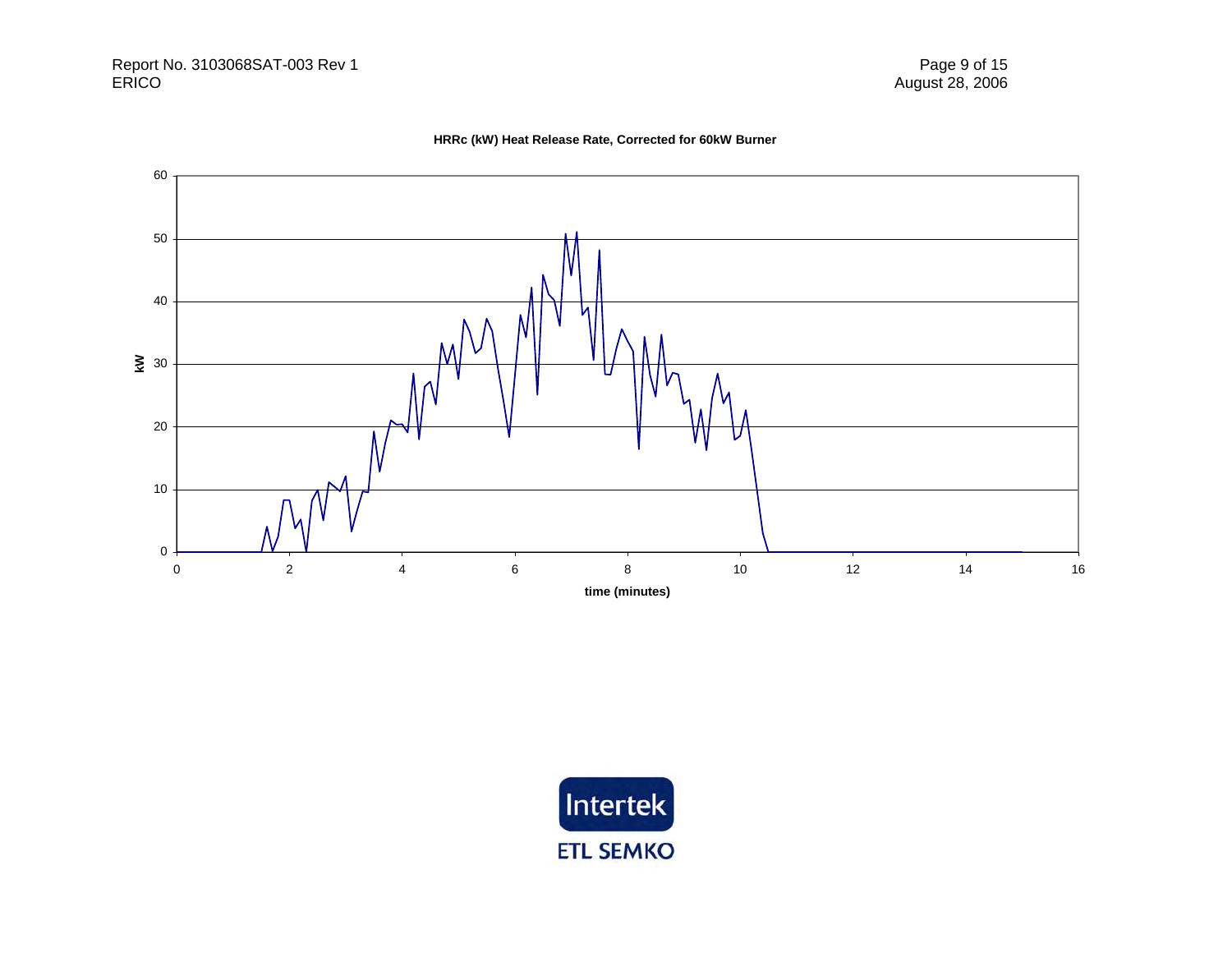## **SRRc (m2/s) Smoke Release Rate, Corrected for 60kW Burner**



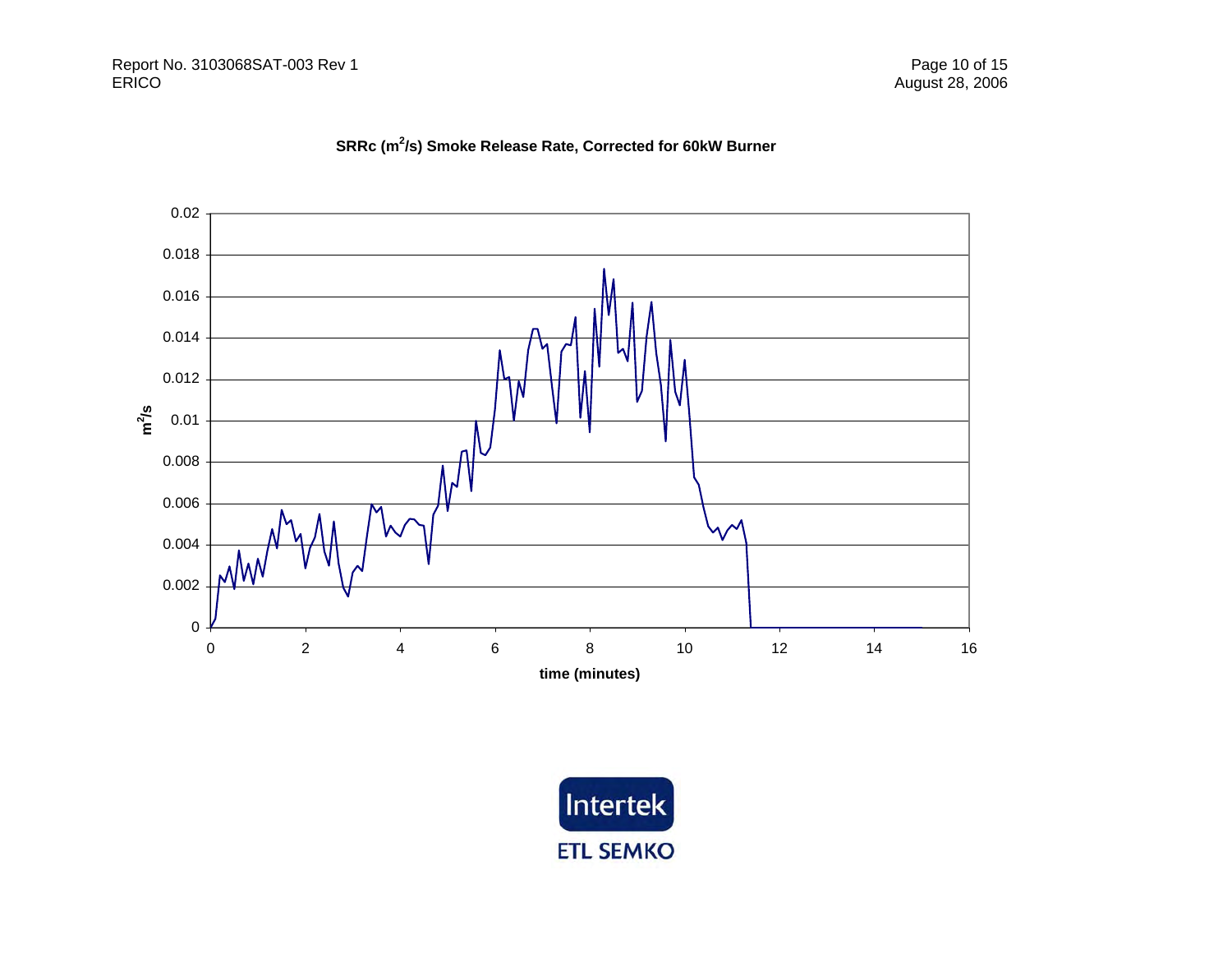



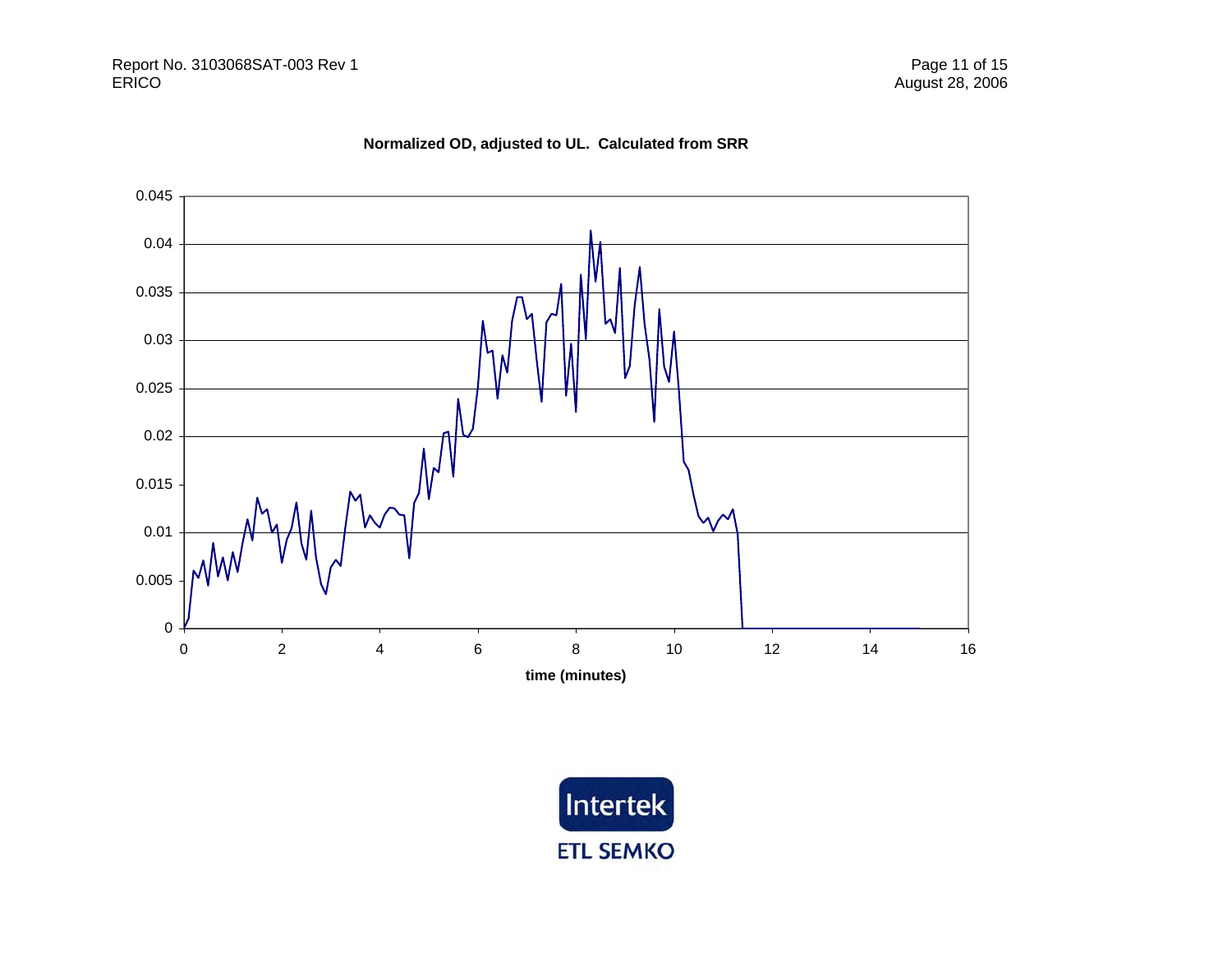## **APPENDIX C**

## **PHOTOGRAPHS**

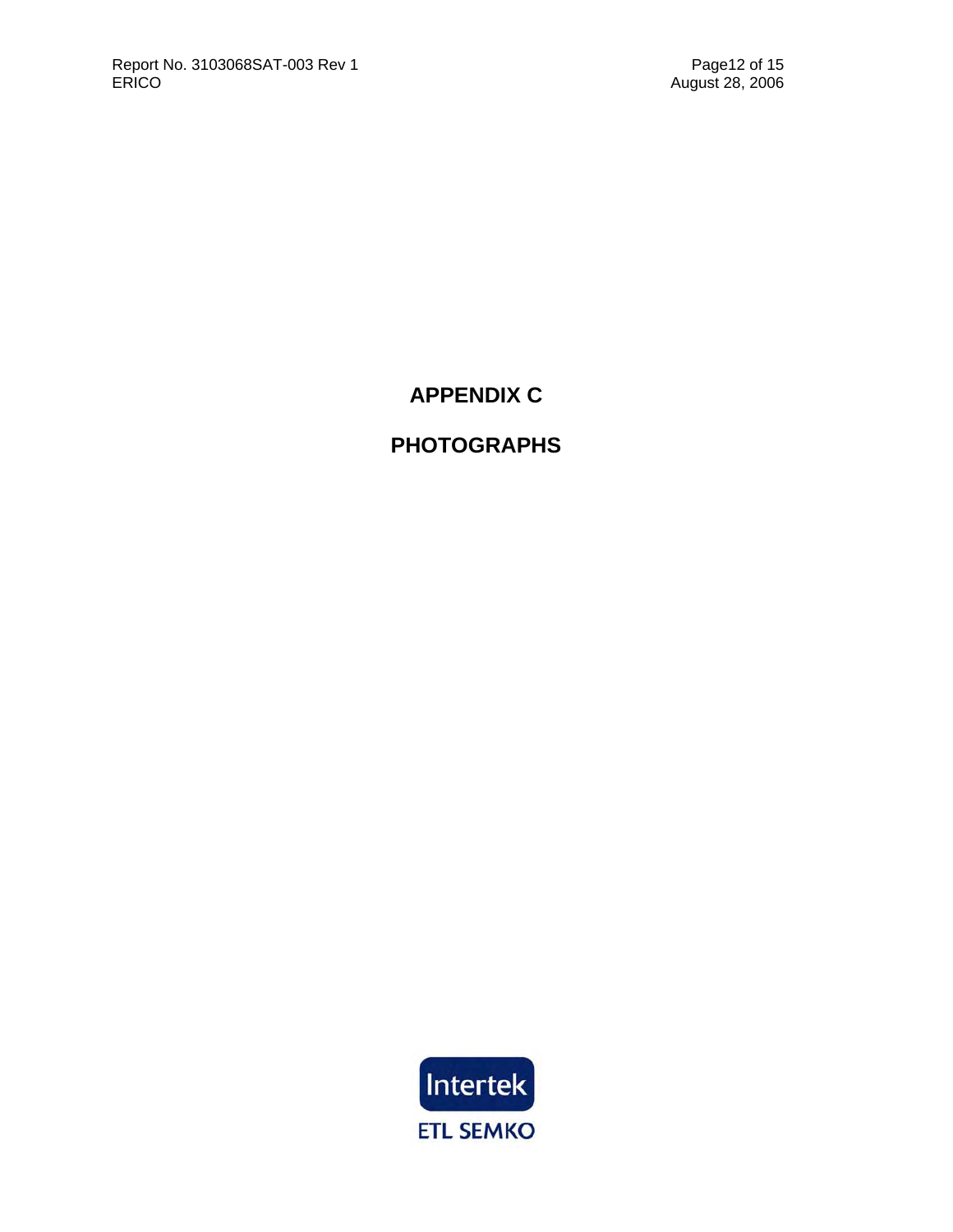

**Specimen before testing** 



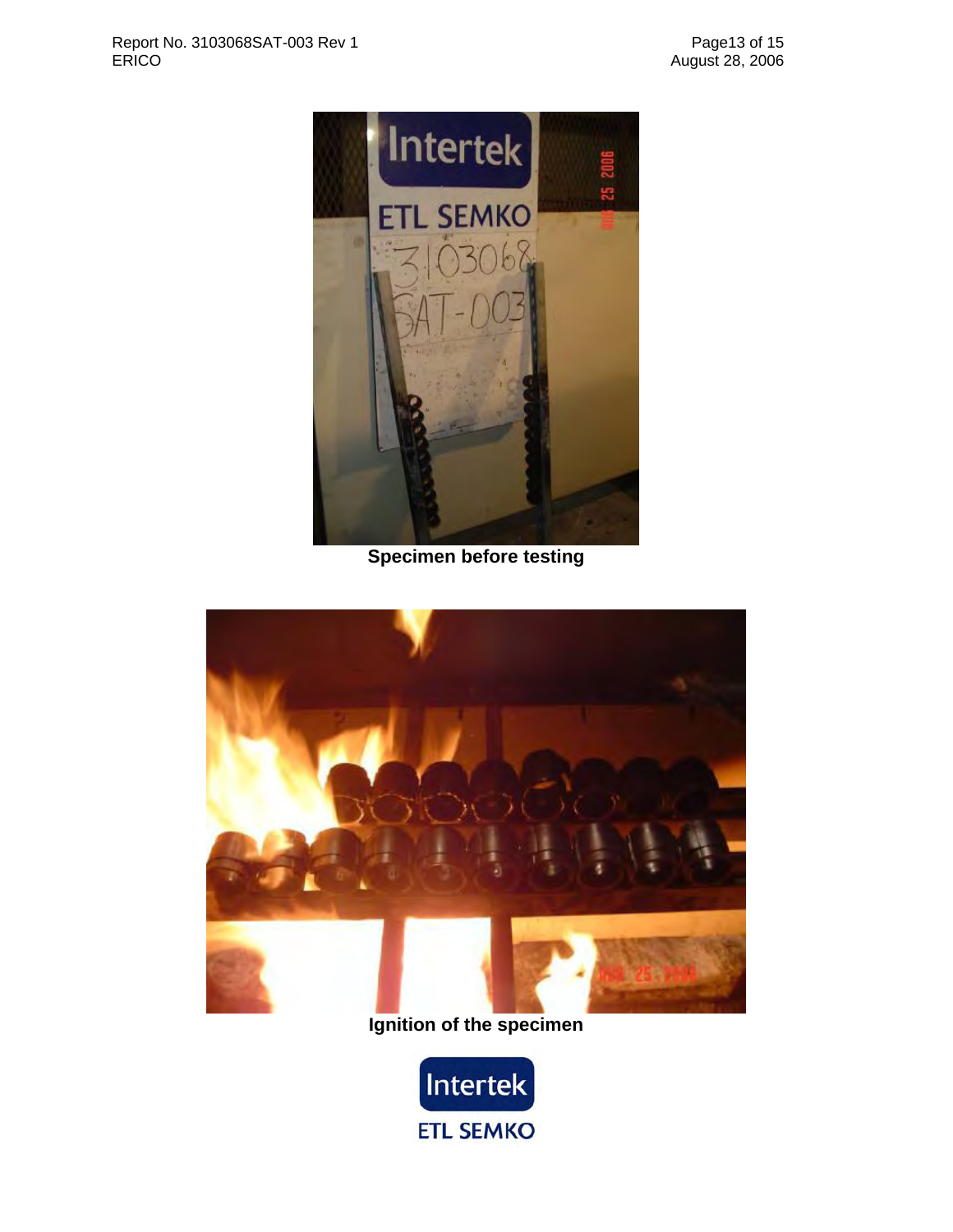

**Specimen during test** 



## **Specimen after test**